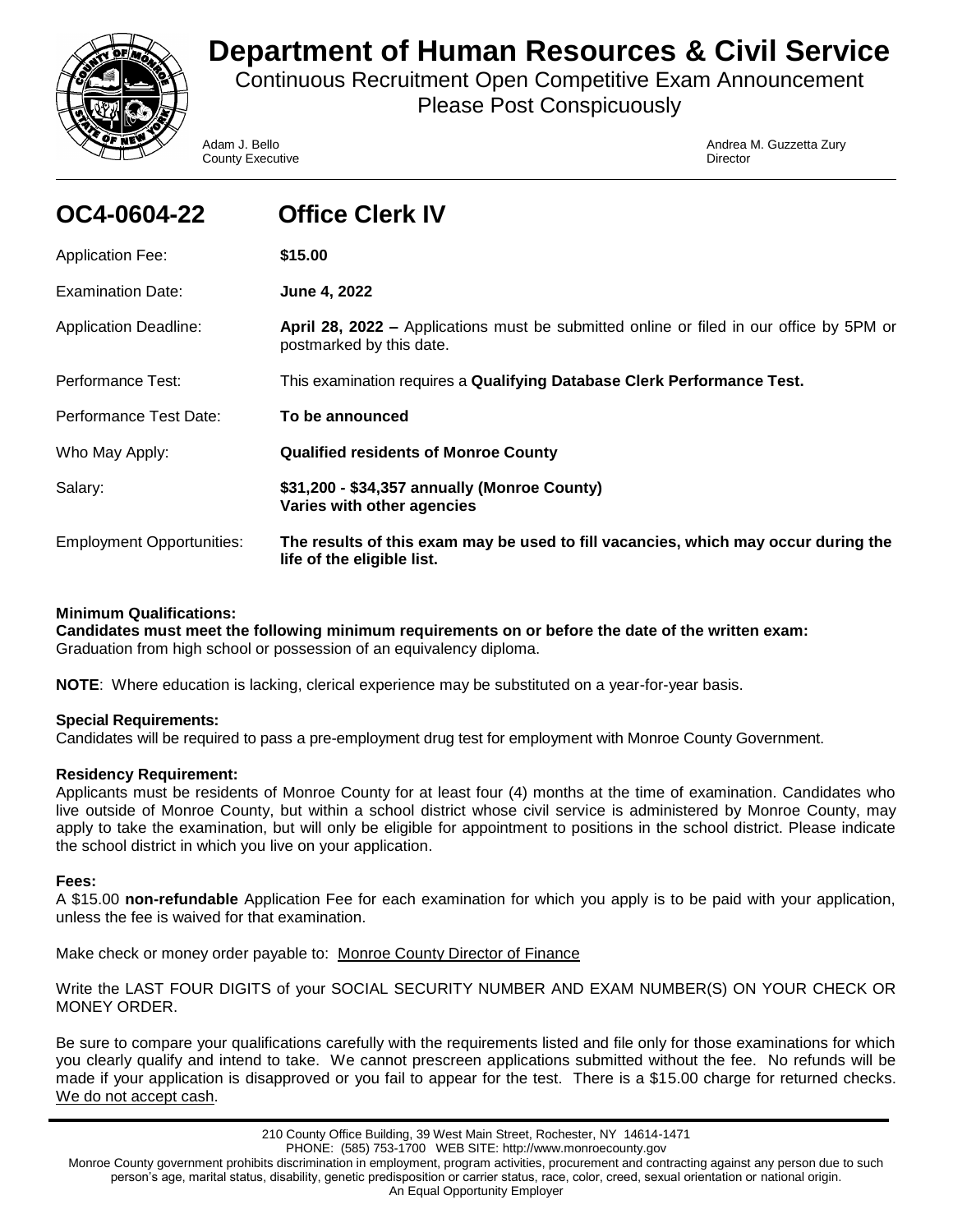# **Exception to Fee Requirement:**

A waiver of application fee will be allowed if you are unemployed and primarily responsible for the support of a household. In addition, a waiver of application fee will be allowed if you are determined eligible for Medicaid, or receiving Supplemental Security Income payments, or Public Assistance (Temporary Assistance for Needy Families/Family Assistance or Safety Net Assistance) or are certified Job Training Partnership Act/Workforce Investment Act eligible through a State or local social service agency. Employees of Monroe County who are represented by the Federation of Social Workers, Local 381, are eligible for this waiver for all exams if they are in salary group 52 and below; employees in a salary group above 52 are eligible for the fee waiver, if the examination is for a title in their career field. Employees of Monroe County who are represented by C.S.E.A., Local 828, are eligible for this waiver, if they are in salary group 10 or below. The fee is waived for all Monroe County employees taking promotional exams. Individuals wishing to claim this waiver of fee must complete a request for application fee waiver and certification request located on the last page of the application. Such claims are subject to later verification and, if not supported by appropriate documentation are grounds for barring appointment.

# **Description of Duties:**

This is entry-level clerical work involving responsibility for the performance of routine clerical tasks. Independent judgment is restricted to the application of standard procedures to specific cases. The use of a personal computer for word processing and database entry is an integral part of this position. Employees receive detailed oral and/or written instructions for new, more involved or difficult assignments. The work is reviewed by immediate supervisory observation, by cross checking, or by another step in the clerical process. The employee reports directly to and works under the direct supervision of a higher-level employee.

## **Scope of Examination:**

The examination for this position will consist of two parts**: (1) a rated written test, and (2) a Qualifying Data Base Clerk Performance Test. Candidates must pass all parts of this examination in order to receive a final passing grade for the entire examination.** Your rank on the eligible list will be determined by your score on the written test only.

The **written, multiple-choice test** will cover knowledge, skills and/or abilities in such areas as:

1. Spelling

These questions are designed to test the candidate's ability to spell words that office employees might encounter in their daily work.

2. Alphabetizing

These questions are designed to test the candidate's ability to file material accurately in alphabetic order.

3. Clerical operations with letters and numbers

These questions are designed to test a candidate's visual perception and basic clerical accuracy in working with alphanumeric characters. The candidate is required to read, compare, check, reorder, and count letters and numbers following specific directions for each question. Knowledge of the alphabet and the ability to count are required.

This written examination is being prepared and rated in accordance with Section 23(2) of the Civil Service Law. The provisions of the New York State Civil Service Law, Rules and Regulations dealing with the preparation and rating of examinations, as well as establishment and certification of eligible lists for positions in the classified service will apply to this examination.

# **Calculators and Reference Materials:**

Most civil service written tests do not require the use of a calculator or slide rule. However, the use of calculators is **ALLOWED** for this exam. Candidates have the option of bringing a hand-held, quiet, battery or solar-powered arithmetic calculator or a slide rule to the test room. Candidates will not be permitted to use calculators containing spell check, dictionary, language translator, address or telephone book, personal digital assistants, or typewriter keyboard features, or any similar devices. You may not bring books or other reference materials.

The **Qualifying Database Clerk Performance Test** will be administered to all candidates who passed the written examination. The test will be a performance test which will require you to use a conventional personal computer (PC) with a standard keyboard to perform various clerical tasks using a pre-established database. This test will consist of three timed parts. In part one, you will be required to add, delete and update various records in the data base. In part two, you will be required to retrieve records from a database and write down selected information from the records onto printed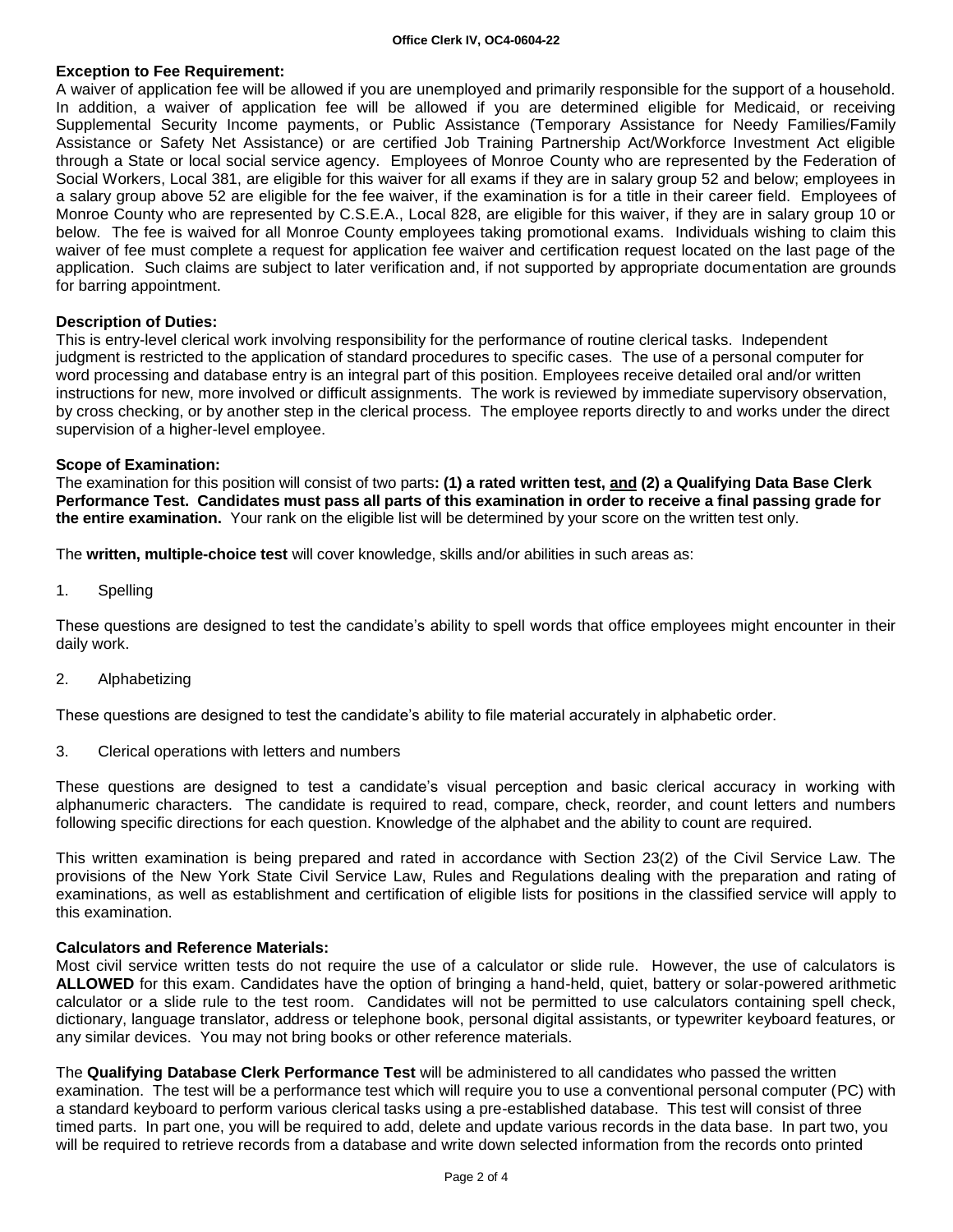#### **Office Clerk IV, OC4-0604-22**

forms. In part three, you will be asked questions on the computer screen about the information you wrote down in part two. You will enter your answers directly into the PC. Your rating (pass/fail) on this test will be based on the amount of material completed and on the accuracy of that material. Candidates will be notified of the scheduled time and place of the performance test.

A "**Guide to Taking the Written Test for the Clerical/Steno/Typist Series**" is available at the Monroe County Civil Service Office in Room 210, County Office Building, 39 West Main Street, Rochester, NY 14614. The guide is also available on the Monroe County Web Site listed at the bottom of this page or by sending a self-addressed, stamped envelope to the above address. This guide contains sample test questions similar to the question that will be used in this written test.

---------------------------------- BASIC CIVIL SERVICE INFORMATION ---------------------------------

## **Applications:**

If you are applying for more than one exam, a separate application is required for each exam. Applications may be obtained at the address or web-site indicated at the bottom of the first page of this announcement.

## **Candidates must record the Exam Number and Title on the Application.**

## **Note:**

Submission of a resume does not relieve you of the responsibility for completing all sections of the official application. The resume is a supplement to the application, and not a substitute for it. To receive credit for a job, basic employment information such as address, name and title of supervisor, average number of hours in the workweek, final salary, reason for leaving, specific job duties, your job title, etc. must be shown.

## **Eligible List:**

Successful candidates will have their names placed on an eligible list for this title in order of their rating, regardless of the date on which they take the test. Candidates' scores from the different testing dates will be interfiled. The names of the successful candidates will remain on the eligible list for one (1) year to fill present and future vacancies.

#### **Appeals Process:**

No review or appeal is allowed. The questions and answers have been subjected to careful analysis. The exemption of these questions from any candidate review or appeal permits more prompt establishment of lists and earlier appointments.

## **Certifications and Appointments:**

The eligible list resulting from this examination will be established in accordance with the final earned numerical rating of passing candidates regardless of residence. A municipality or district may exercise its right under Section 23 of the Civil Service Law to request an initial certification of eligibles who have been residents of that municipality or district for at least one (1) month on the date of certification and who are also legal residents of the appointing jurisdiction at the time of appointment, in accordance with their numerical rating. After the names of residents have been exhausted the Commission must then certify in regular rank order the names of nonresidents on the list.

#### **Background Investigation:**

Applicants may be required to undergo a State and national criminal history background investigation, which will include a fingerprint check, to determine suitability for appointment. Failure to meet the standards for the background investigation may result in disqualification.

# **Special Requirement for Appointment in School Districts and BOCES:**

Per Chapter 180 of the Laws of 2000, and by Regulations of the Commissioner of Education, to be employed in a position designated by a school district or BOCES as involving direct contact with students, a clearance for employment from the State Education Department is required.

#### **Veteran's Credits:**

Veterans entitled to and wishing to claim additional points must file in the Monroe County Department of Human Resources an Application for Veteran's Credits (VC-1) form, and a copy of their military discharge papers (DD-214). Disabled veterans must also file two (2) copies of an Authorization for Veteran's Disability Record (VC-4) with Veterans Affairs. These forms are available at the Monroe County Department of Human Resources and must be filed within thirty (30) days of the examination date. No credit may be added after the eligible list has been established.

Candidates currently on active duty may apply within thirty (30) days of the examination. Upon discharge, candidates must submit a copy of their military discharge papers (DD-214). Any extra points will be applied upon our receipt of the discharge papers. **Active Military Members:**

#### Special testing arrangements may be available to applicants who are active military members. For further information contact the Monroe County Department of Human Resources before submitting an application.

## **Children of Firefighters and Police Officers Killed in the Line of Duty:**

In conformance with section 85-a of the Civil Service Law, children of firefighters and police officers killed in the line of duty shall be